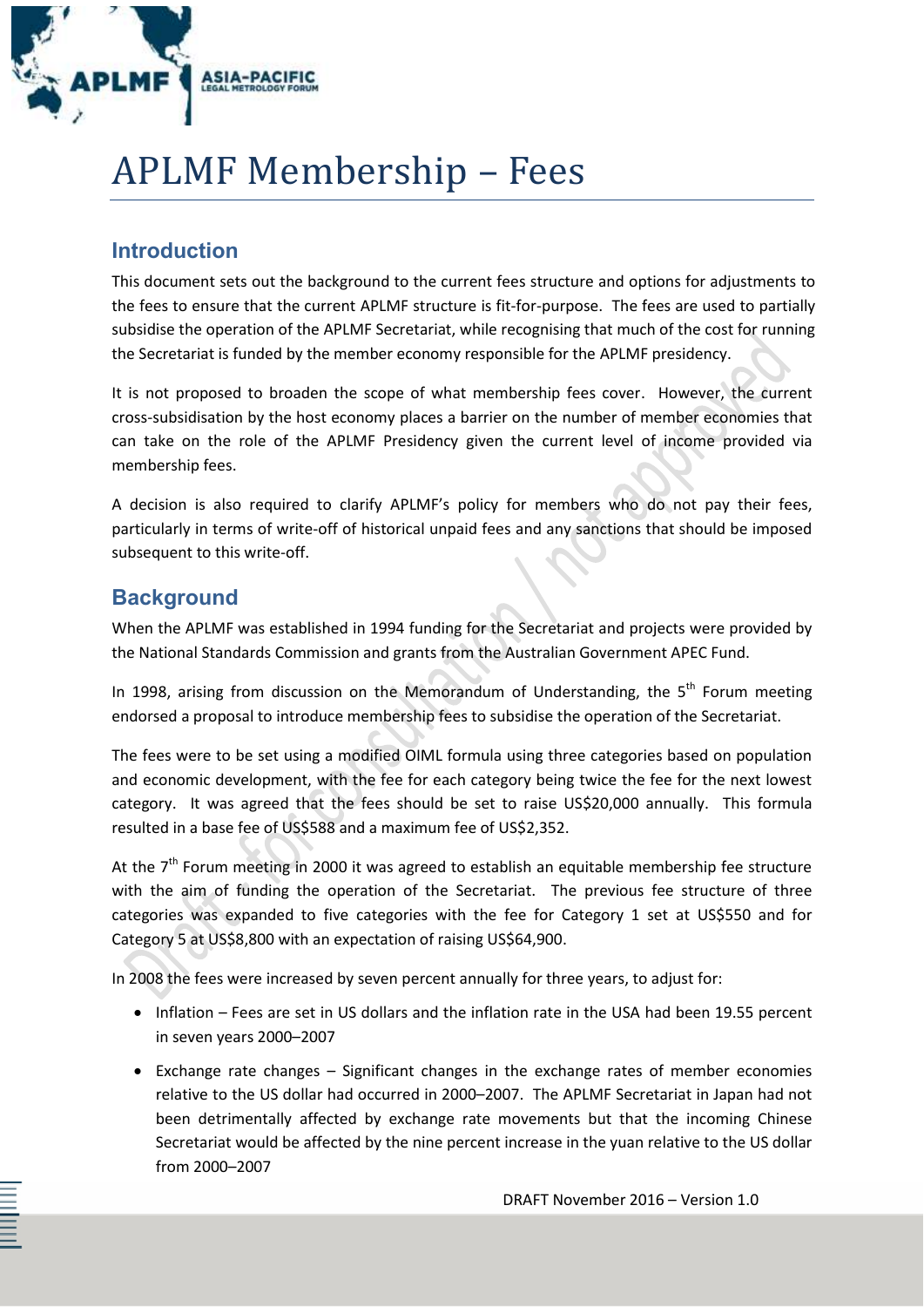Economic growth changes – Most economies had experienced significant and continuing growth in their economies and rising GDP per capita (note that APLMF's classification of country categories are based on their GDP with a discount for GDP per capita).

| <b>Category</b> | <b>Fees</b><br>(US5) | <b>Member Economy</b>                                                                                       | <b>Corresponding Member Economy</b> |
|-----------------|----------------------|-------------------------------------------------------------------------------------------------------------|-------------------------------------|
| 1               | \$675                | Cambodia                                                                                                    | Lao PDR                             |
| $\overline{2}$  | \$1,350              | Indonesia<br>Malaysia<br>Mongolia<br>Papua New Guinea<br>Philippines<br>Thailand<br>Vietnam<br>DPR of Korea | Chile<br>Columbia<br>Mexico<br>Peru |
| 3               | \$2,700              | Hong Kong China<br>New Zealand<br>Singapore                                                                 |                                     |
| 4               | \$5,400              | Australia<br>Canada<br>People's Republic of China<br>Republic of Korea<br>Chinese Taipei                    | <b>Russian Federation</b>           |
| 5               | \$10,800             | Japan<br><b>United States of America</b>                                                                    |                                     |

#### **Current structure of the APLMF Membership Fees – 2015**

The six corresponding members do not pay any fees to APLMF.

## **Analysis of existing fee structure**

Annual APLMF fees paid by each member economy have remained unchanged since 2008, including the way in which member economies are categorised across the five 'fee' categories. During that time, costs have increased and some member's economic performance has improved over the period.

The analysis of the 'fee' categories has been reanalysed on the basis of each economies per capita income (GDP), using the neutral measure, *purchasing power parity (PPP) per capita,* rather than the nominal USD GDP per capita level. The PPP exchange rates help to minimise misleading international comparisons that can arise with using market exchange rates (particularly given short term fluctuations), and is a more accurate approach to international comparisons of income.

In assessing the GDP of member economies using the PPP international rate, there have been small changes in the categories that member economies are assigned. There was further adjustment for some economies which had a high GDP per capita, but whose economies are very small (in terms of population and size of their GDP). Equally, some member economies with a lower GDP per capita, have been moved up a category as they have a large economy (in terms of total GDP and population). These changes and adjustments are noted in Annex One.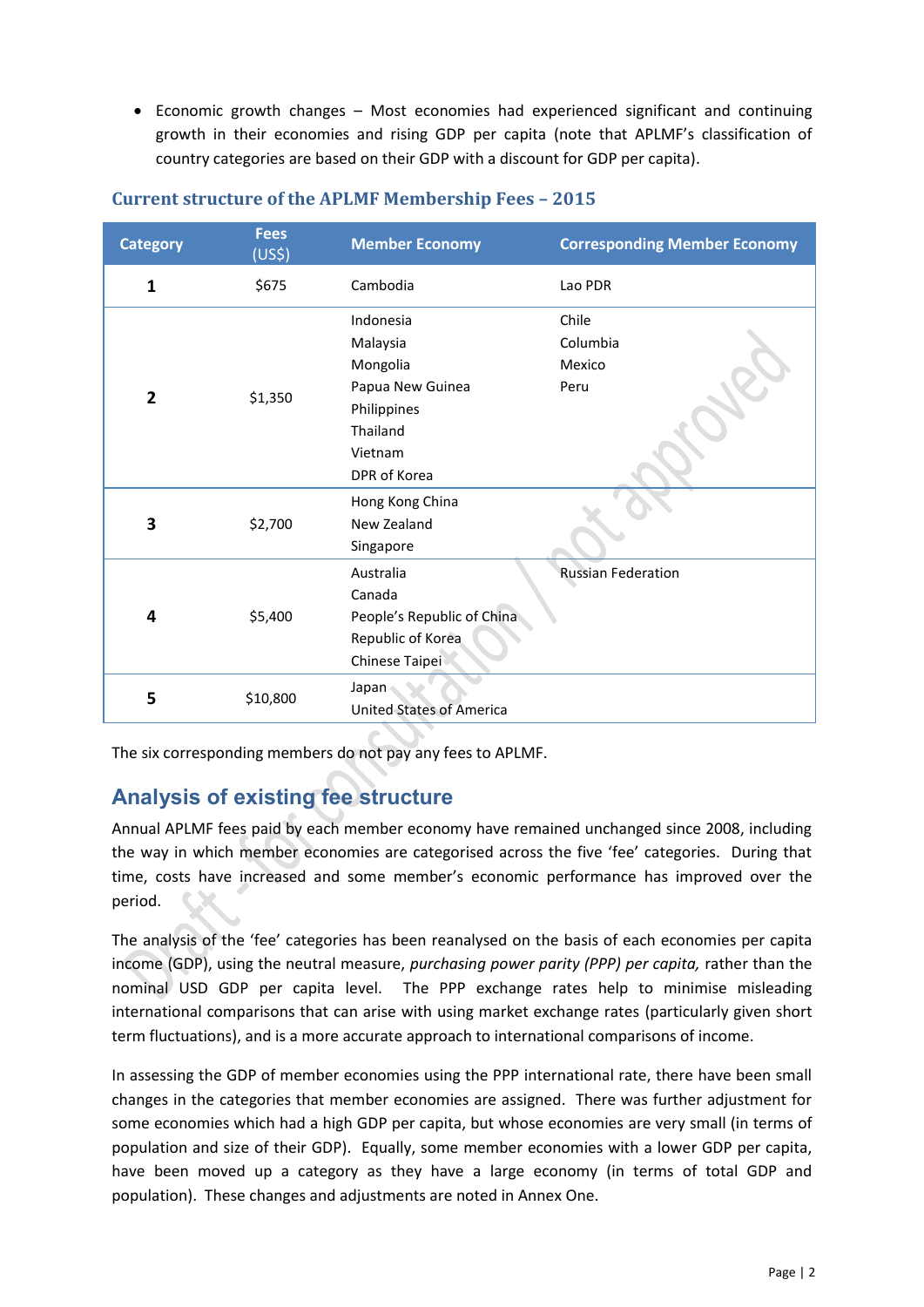Currently member economies that take-up the presidency of APLMF cross-subsidise the running of the APLMF to ensure financial viability. However, as APLMF is not financially sustainable as an organisation, it can be difficult for some of the smaller economies or economies with emerging metrology systems to take up the role of president of the APLMF and the associated secretariat functions.

The APLMF does not currently fund any training and nor does it have the funds to subsidise the costs associated with members of less financially developed economies attending forum or working group meetings. The current *Metrology-Enabling Developing Economies in Asia* (MEDEA) project assistance for APLMF training will cease in 2018 and some increased funding will enable APLMF to support the delivery and participation in training programmes in future years. An increase in revenue could enable APLMF to provide greater support to Category 1 and 2 member economies for attendance at training or meetings. Additional financial resources would also enable APLMF to develop more services that meet the needs of all members including those of both developed and developing economies, for example, better training co-ordination and provision (including support for a part-time training co-ordinator), improved web-based services (training and networking opportunities), and improved advocacy and information provision.

The proposed changes in category and fees, to apply from **1 January 2018**, are noted in the table below.

| <b>Category</b>                   | Fees (US\$) | <b>Member Economy</b>           | <b>Corresponding Member</b> |
|-----------------------------------|-------------|---------------------------------|-----------------------------|
|                                   |             | Cambodia                        | Lao PDR                     |
| $\mathbf{1}$                      | \$1,000     | <b>DPR of Korea</b>             |                             |
|                                   |             | <b>Papua New Guinea</b>         |                             |
|                                   |             | Indonesia                       | Chile                       |
|                                   |             | Mongolia                        | Colombia                    |
| $\mathbf{2}$                      | \$2,250     | Philippines                     | Peru                        |
|                                   |             | Thailand                        |                             |
|                                   |             | Vietnam                         |                             |
|                                   |             | Hong Kong China                 |                             |
| 3                                 |             | New Zealand                     |                             |
|                                   | \$5,500     | <b>Malaysia</b>                 |                             |
|                                   |             | Brunei Darussalam               |                             |
|                                   | \$9,500     | Australia                       | Mexico                      |
|                                   |             | Canada                          | <b>Russian Federation</b>   |
| 4                                 |             | People's Republic of China      |                             |
|                                   |             | Republic of Korea               |                             |
|                                   |             | Chinese Taipei                  |                             |
|                                   |             | <b>Singapore</b>                |                             |
|                                   |             |                                 |                             |
| 5                                 | \$14,250    | Japan                           |                             |
|                                   |             | <b>United States of America</b> |                             |
| <b>Forecast</b><br><b>Revenue</b> | \$121,750   | 20 Members                      | 6 Corresponding Members     |

## **Proposed Fees and Categories**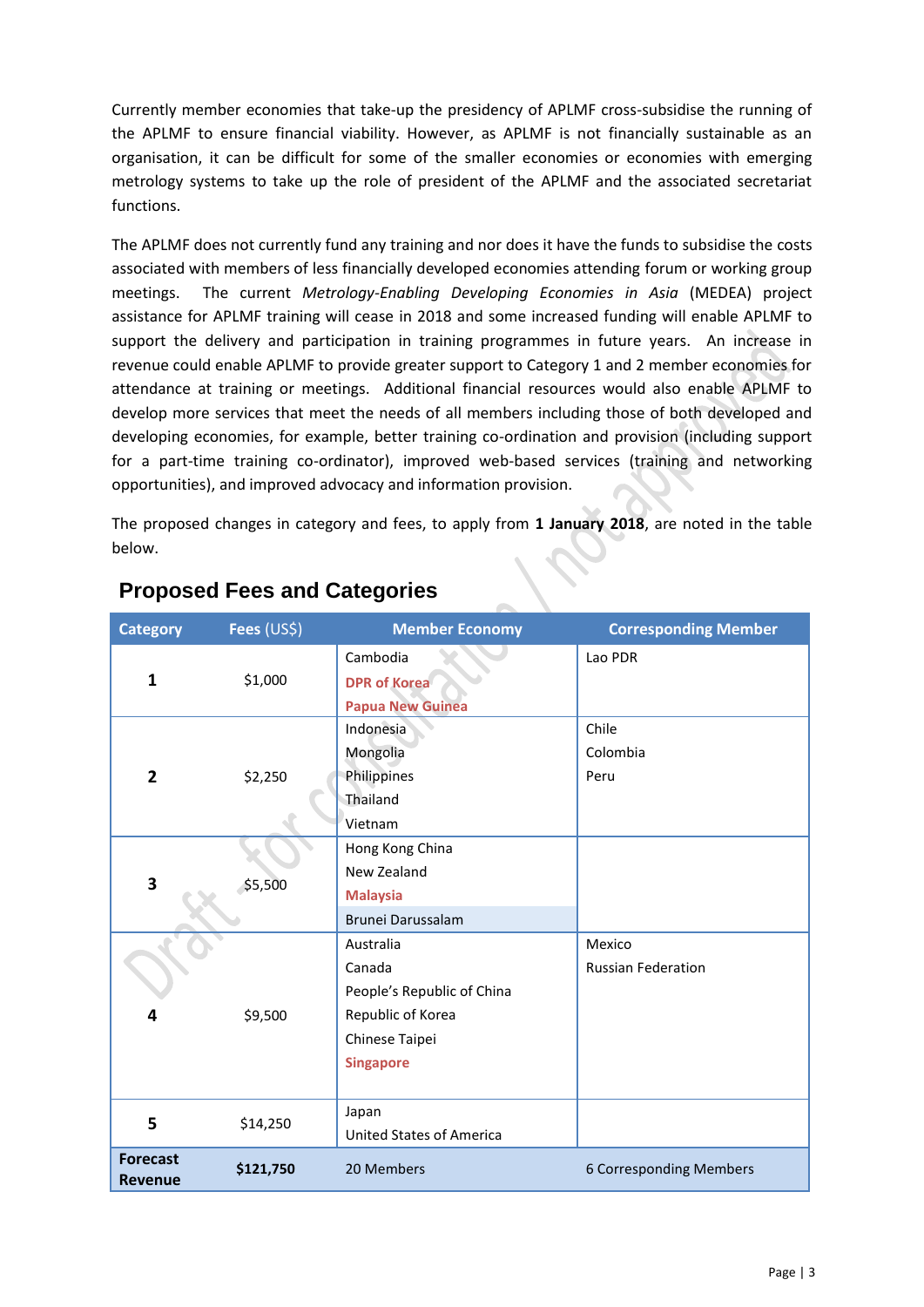The proposed increase in fees would generate significant increase in income for APLMF to \$116,250 (compared to current fee levels with revised categories of \$70,875). The addition of one new full member - Brunei Darussalam, would further increase revenue to \$121,750 (applying the new fee levels).

There is a difference in how the proposed increase in fees are calculated compared to the current fee levels (which double the fees of previous category). The GDP per capita (as outlined in Annex One) does not double from category to category, so the proposed increase in annual membership fees range from 30 to 100 percent (depending on the category). For example, it is proposed that Category 1 and Category 5 have a lower increase due to the low levels of income for member economies in Category 1 and the higher level of fees paid by economies in Category 5 (relative to other members). The highest increase is for economies in Category 3, given their GDP per capita relative to the incomes in other categories, and the current low base of fees for this group.

#### **Charging nominal attendance fee**

The cost of catering, administration and delivery of APLMF annual Forum and Working Group meetings are a significant expense and take up a relatively large proportion of APLMF's operational budget. These meeting expenses are currently covered by Membership fees only paid by full Member Economies and the donated contributions made by host economies. Corresponding Members, observing guests from non-member economies and industry representatives do not currently contribute to the direct costs they incur through meeting attendance and attendance at other events like APLMF Training courses and seminars.

APLMF is committed to supporting the needs of all its members including those of its corresponding members but where appropriate those attending events and not paying annual APLMF membership fees should contribute to the costs they incur. The Secretariat considers it is appropriate to charge a nominal attendance fee to Corresponding Members, observing guests from non-member economies and industry representatives who attend future APLMF events. It is proposed that the rate of this attendance fee will be calculated by the Secretariat and approved by the Executive Committee. It will be set at level to contribute to meeting expenses but will not be prohibitively expensive.

It is envisioned that such a nominal attendance fee would not apply to guests invited by the host economy, representatives of liaison organisations and honorary members.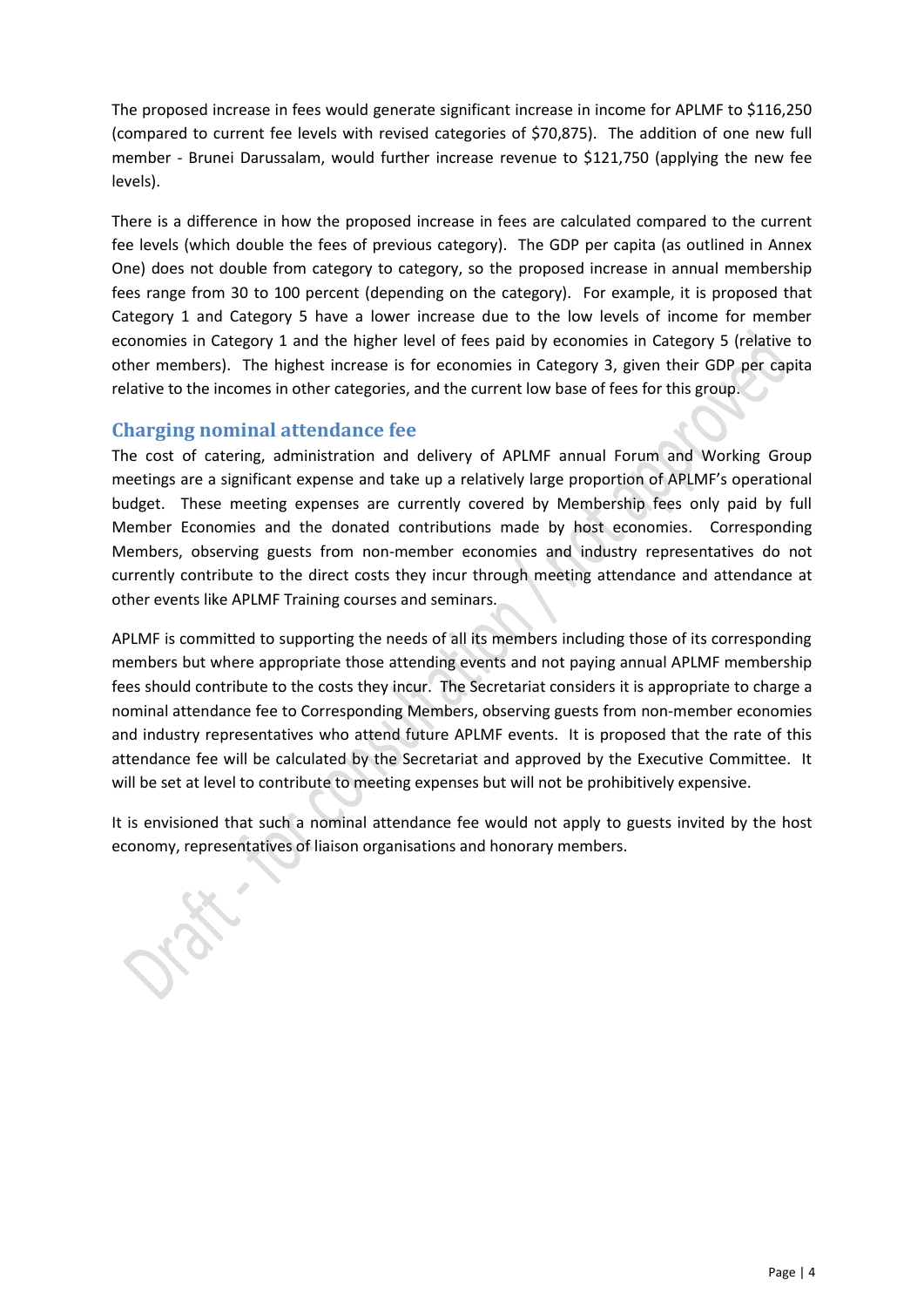## **Unpaid membership fees**

Most member economies have paid their fees in the last financial year (2015) and this financial year (2016), with only one exception. However there are a number of outstanding payments from previous years, bringing the total in unpaid fees over the last five years to \$12,825.

| <b>Category</b> | <b>Annual Fee</b><br><b>US\$ 2015</b> | <b>Number of</b><br><b>Member</b> | Fees (US\$) 2015 | <b>Unpaid fees</b> |           |
|-----------------|---------------------------------------|-----------------------------------|------------------|--------------------|-----------|
|                 |                                       | <b>Economies</b>                  | Projected        | <b>Received</b>    | 2011-2015 |
| 1               | \$675                                 |                                   | \$675            | \$675              | \$675     |
| 2               | \$1,350                               | 8                                 | \$10,800         | \$9,450            | \$12,150  |
| 3               | \$2,700                               | 3                                 | \$8,100          | \$8,100            |           |
| 4               | \$5,400                               | 5                                 | \$27,000         | \$27,000           |           |
| 5               | \$10,800                              | $\overline{\phantom{a}}$          | \$21,600         | \$21,600           |           |
|                 | <b>Total</b>                          | 19                                | \$68,175         | \$66,825           | \$12,825  |

**Payments of the APLMF Membership Fees 2015 (and unpaid from last five years)**

At present there is no specific policy associated with dealing with unpaid fees by member economies. It is therefore proposed that the unpaid fees from the period prior to most recent financial year (i.e. prior to 2015) are written off. The Secretariat will endeavour to recover any unpaid fees from 2015.

It is further proposed that unpaid fees of more than two years will result in the Forum being asked to make a decision to revoke membership status for the economy, with the economy moving to the status of '*corresponding member economy'*. Any revocation of membership will be made on a caseby-case basis by the Forum, based on the recommendation of the APLMF Executive.

## **Comment**

The Secretariat is seeking member feedback during the Forum meeting on the issues raised in this paper and consideration of the following recomemedations.

The Secretariat is willing to consider and investigate the feasibility of any alternative suggestions made by members.

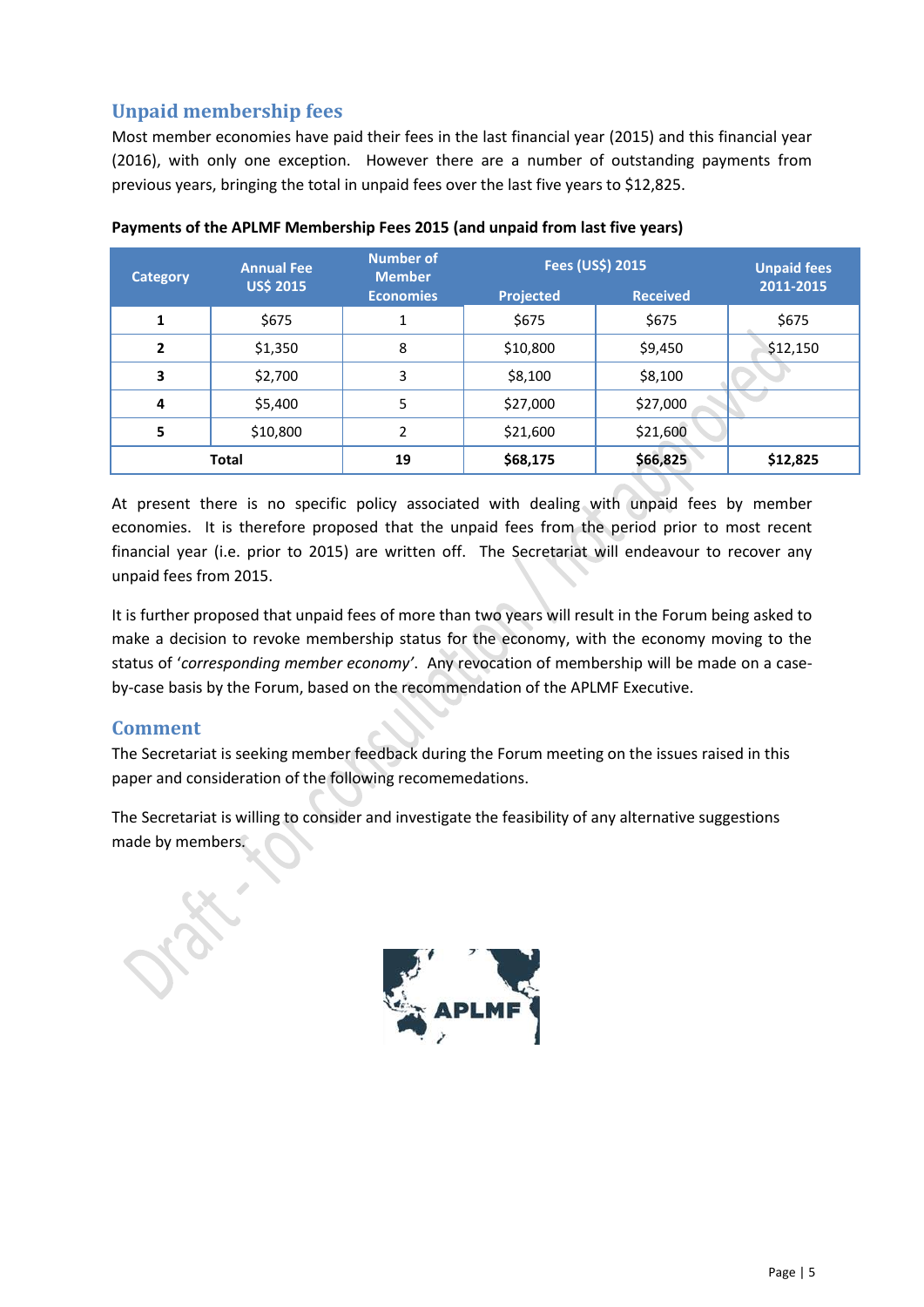# **Recommendations:**

It is recommended that the Forum members consider this paper and:

- (1) **Agree** that the members continue to be grouped into five categories for determining the level of membership fees and that the categories are based on GDP per capita *purchasing power parity* (PPP), as outlined in Annex One.
- (2) **Agree** that member economies are categorised as set out below, and the categorisation will take effect from 1 January 2018 (note that four members move categories [noted in red]):

| <b>Category</b> | <b>Member Economy</b>           | <b>Corresponding Member</b> |
|-----------------|---------------------------------|-----------------------------|
| 1               | Cambodia                        | Lao PDR                     |
|                 | <b>DPR of Korea</b>             |                             |
|                 | <b>Papua New Guinea</b>         |                             |
|                 | Indonesia                       | Chile                       |
|                 | Mongolia                        | Colombia                    |
| $\overline{2}$  | Philippines                     | Peru                        |
|                 | Thailand                        |                             |
|                 | Vietnam                         |                             |
|                 | Hong Kong China                 |                             |
|                 | New Zealand                     |                             |
| 3               | <b>Malaysia</b>                 |                             |
|                 | Brunei Darussalam               |                             |
|                 | Australia                       | Mexico                      |
|                 | Canada                          | <b>Russian Federation</b>   |
|                 | People's Republic of China      |                             |
| 4               | Republic of Korea               |                             |
|                 | Chinese Taipei                  |                             |
|                 | <b>Singapore</b>                |                             |
|                 |                                 |                             |
| 5               | Japan                           |                             |
|                 | <b>United States of America</b> |                             |

- (3) **Note** that the current fees are not sufficient to enable the APLMF to be financially sustainable without significant cross-subsidisation (both in-kind services and supplementary financial allocations) by the member economy responsible for the APLMF Secretariat. The low financial base for APLMF restricts the ability for all economies to take up the role of the Secretariat and limits the ability of APLMF to provide services that will support the development of legal metrology in the Asia Pacific region.
- (4) **Agree** that the membership fees, to take effect 1 January 2018, are increased as follows:

| <b>Category</b> | <b>Current Fees</b><br>US\$ | <b>Proposed Fees</b><br>US\$ |  |
|-----------------|-----------------------------|------------------------------|--|
| 1               | \$675                       | \$1000                       |  |
| 2               | \$1,350                     | \$2,250                      |  |
| 3               | \$2,700                     | \$5,500                      |  |
| 4               | \$5,400                     | \$9,500                      |  |
| 5               | \$10,800                    | \$14,250                     |  |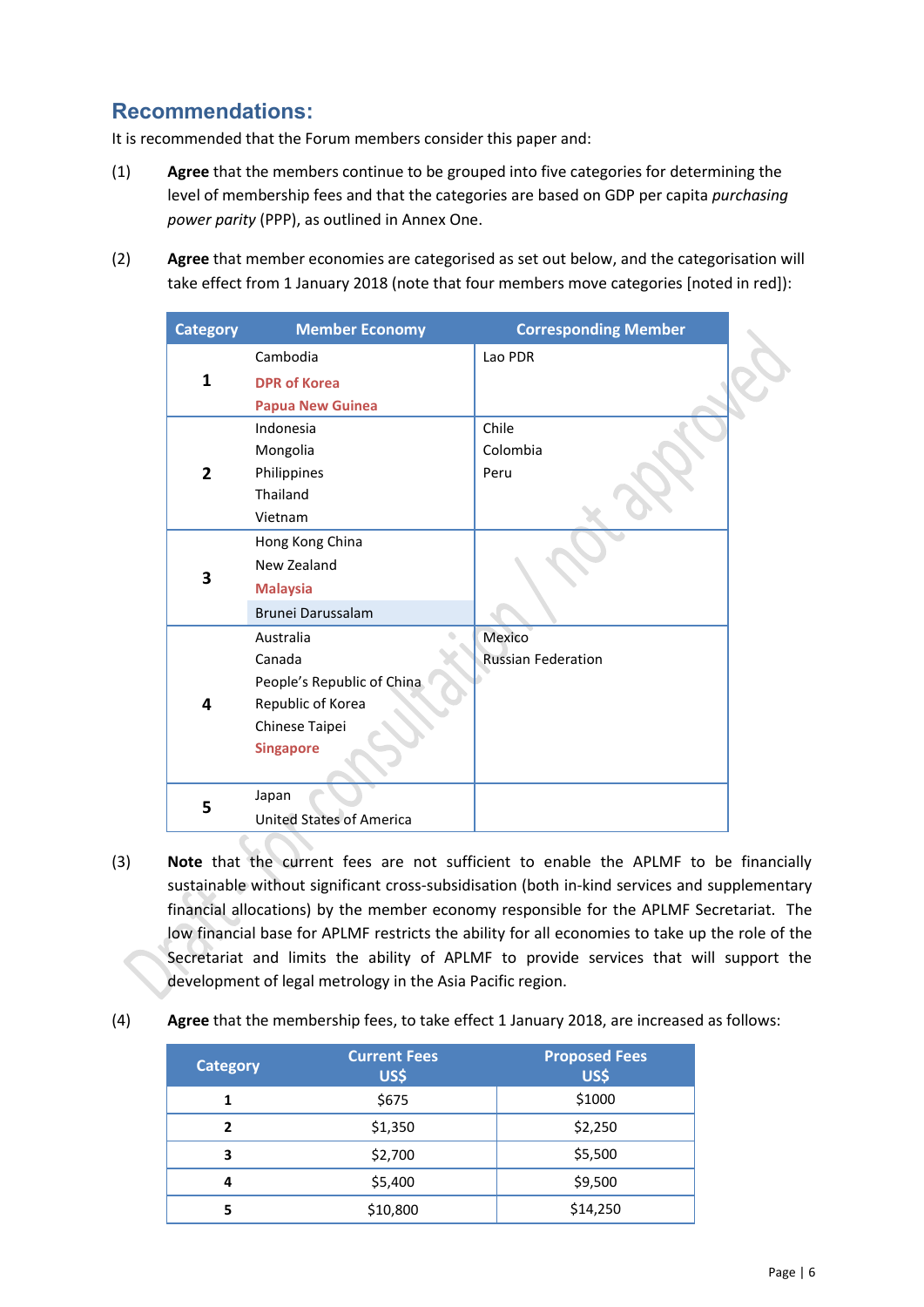- (5) **Note** that this increase in fees, change in categories and new members will generate USD \$131,250 in revenue for APLMF.
- (6) **Agree** to the Secretariat charging a nominal attendance fee to Corresponding Members, observing guests from non-member economies and industry representatives for attendance at future APLMF events. The amount of this nominal attendance fee will be calculated by the Secretariat and agreed by the Executive Committee.
- (7) **Agree** to write off the unpaid fees from the years prior to 2015, and for the Executive Committee to determine membership status for economies if fees go unpaid for two years or more (based on recommendations of the APLMF Secretariat).